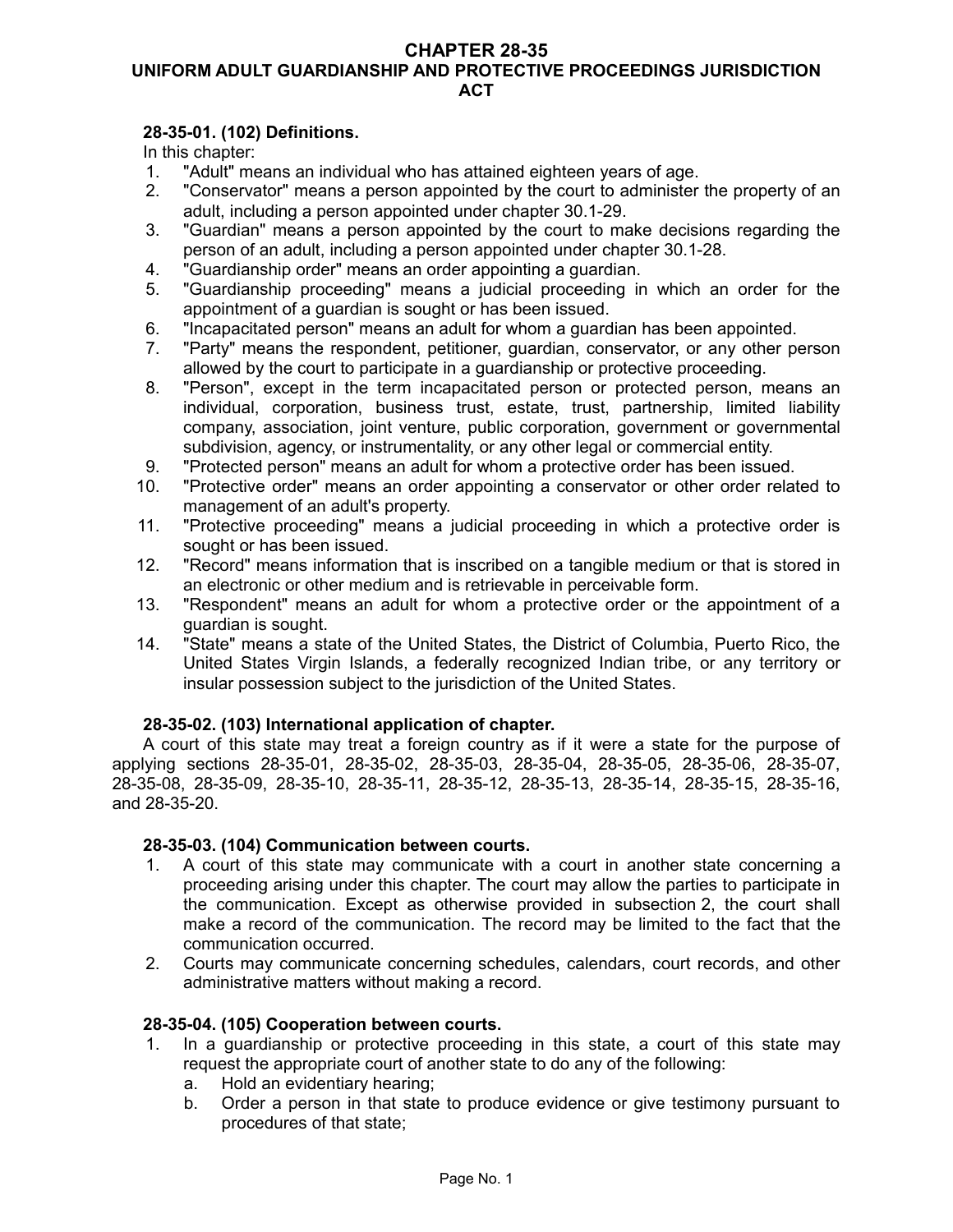- c. Order that an evaluation or assessment be made of the respondent;
- d. Order any appropriate investigation of a person involved in a proceeding;
- e. Forward to the court of this state a certified copy of the transcript or other record of a hearing under subdivision a or any other proceeding, any evidence otherwise produced under subdivision b, and any evaluation or assessment prepared in compliance with an order under subdivision c or d;
- f. Issue any order necessary to assure the appearance in the proceeding of a person whose presence is necessary for the court to make a determination, including the respondent or the incapacitated or protected person; or
- g. Issue an order authorizing the release of medical, financial, criminal, or other relevant information in that state, including protected health information as defined in title 45, Code of Federal Regulations, part 164, section 504.
- 2. If a court of another state in which a guardianship or protective proceeding is pending requests assistance of the kind provided in subsection 1, a court of this state has jurisdiction for the limited purpose of granting the request or making reasonable efforts to comply with the request.

# **28-35-05. (106) Taking testimony in another state.**

- 1. In a guardianship or protective proceeding, in addition to other procedures that may be available, testimony of a witness who is located in another state may be offered by deposition or other means allowable in this state for testimony taken in another state. The court on its own motion may order that the testimony of a witness be taken in another state and may prescribe the manner in which and the terms upon which the testimony is to be taken.
- 2. In a guardianship or protective proceeding, a court in this state may permit a witness located in another state to be deposed or to testify by telephone or audiovisual or other electronic means. A court of this state shall cooperate with the court of the other state in designating an appropriate location for the deposition or testimony.
- 3. Documentary evidence transmitted from another state to a court of this state by technological means that do not produce an original writing may not be excluded from evidence on an objection based on the best evidence rule.

## **28-35-06. (201) Definitions - Significant connection factors.**

- 1. In sections 28-35-06, 28-35-07, 28-35-08, 28-35-09, 28-35-10, 28-35-11, 28-35-12, 28-35-13, and 28-35-14:
	- a. "Emergency" means a circumstance that likely will result in substantial harm to a respondent's health, safety, or welfare, and for which the appointment of a guardian is necessary because no other person has authority and is willing to act on the respondent's behalf.
	- b. "Home state" means the state in which the respondent was physically present, including any period of temporary absence, for at least six consecutive months immediately before the filing of a petition for a protective order or the appointment of a guardian; or if none, the state in which the respondent was physically present, including any period of temporary absence, for at least six consecutive months ending within the six months prior to the filing of the petition.
	- c. "Significant-connection state" means a state, other than the home state, with which a respondent has a significant connection other than mere physical presence and in which substantial evidence concerning the respondent is available.
- 2. In determining under sections 28-35-08 and subsection 5 of section 28-35-15 whether a respondent has a significant connection with a particular state, the court shall consider:
	- a. The location of the respondent's family and other persons required to be notified of the guardianship or protective proceeding;
	- b. The length of time the respondent at any time was physically present in the state and the duration of any absence;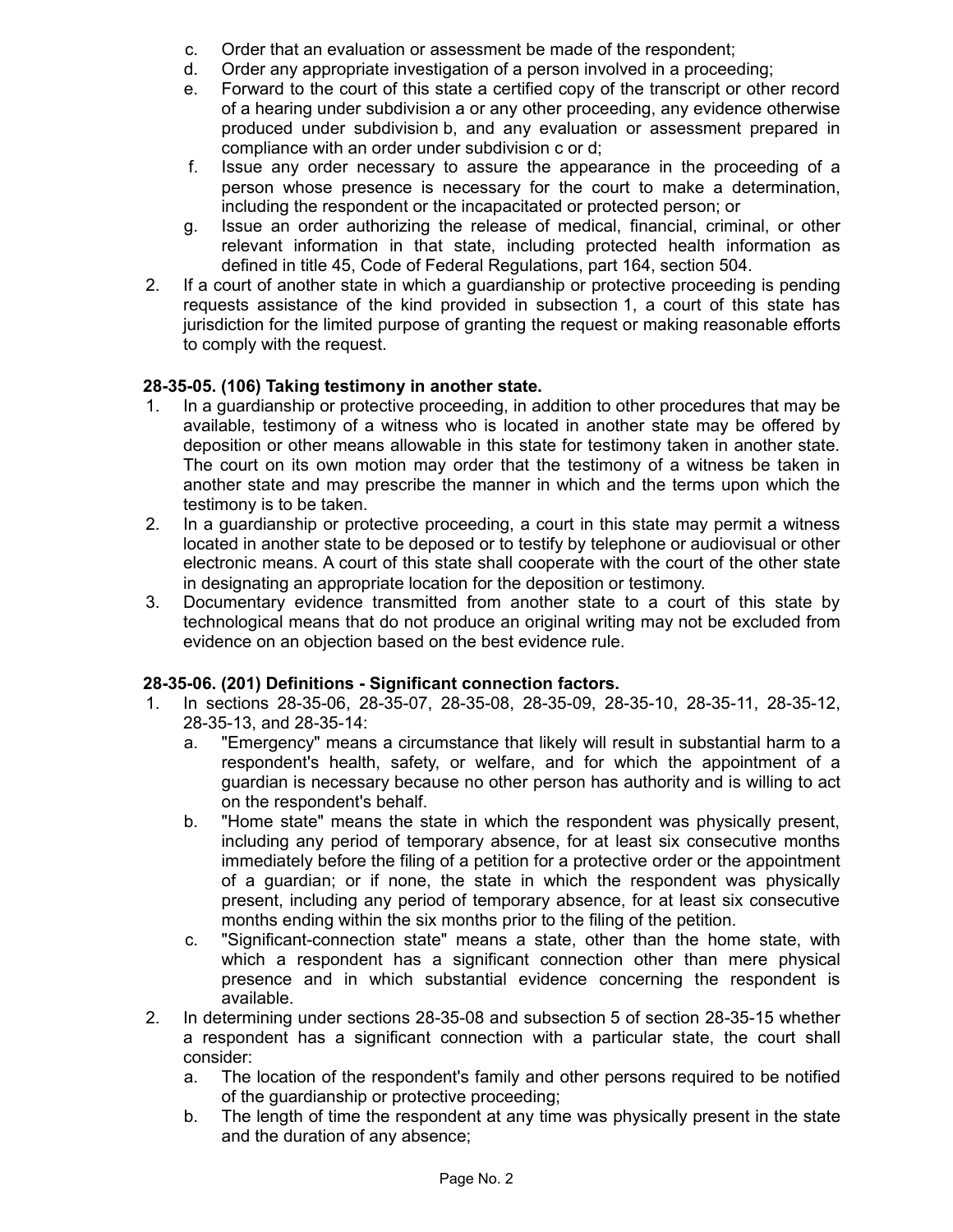- c. The location of the respondent's property; and
- d. The extent to which the respondent has ties to the state such as voting registration, state or local tax return filing, vehicle registration, driver's license, social relationship, and receipt of services.

# **28-35-07. (202) Exclusive basis.**

Sections 28-35-06, 28-35-07, 28-35-08, 28-35-09, 28-35-10, 28-35-11, 28-35-12, 28-35-13, and 28-35-14 provide the exclusive jurisdictional basis for a court of this state to appoint a guardian or issue a protective order for an adult.

# **28-35-08. (203) Jurisdiction.**

A court of this state has jurisdiction to appoint a guardian or issue a protective order for a respondent if:

- 1. This state is the respondent's home state;
- 2. On the date the petition is filed, this state is a significant-connection state and:
	- a. The respondent does not have a home state or a court of the respondent's home state has declined to exercise jurisdiction because this state is a more appropriate forum; or
	- b. The respondent has a home state, a petition for an appointment or order is not pending in a court of that state or another significant-connection state, and, before the court makes the appointment or issues the order:
		- (1) A petition for an appointment or order is not filed in the respondent's home state;
		- (2) An objection to the court's jurisdiction is not filed by a person required to be notified of the proceeding; and
		- (3) The court in this state concludes that it is an appropriate forum under the factors set forth in section 28-35-11;
- 3. This state does not have jurisdiction under either subsection 1 or 2, the respondent's home state and all significant-connection states have declined to exercise jurisdiction because this state is the more appropriate forum, and jurisdiction in this state is consistent with the constitutions of this state and the United States; or
- 4. The requirements for special jurisdiction under section 28-35-09 are met.

## **28-35-09. (204) Special jurisdiction.**

- 1. A court of this state lacking jurisdiction under section 28-35-08 has special jurisdiction to do any of the following:
	- a. Appoint a guardian in an emergency for a term not exceeding ninety days for a respondent who is physically present in this state;
	- b. Issue a protective order with respect to real or tangible personal property located in this state; or
	- c. Appoint a guardian or conservator for an incapacitated or protected person for whom a provisional order to transfer the proceeding from another state has been issued under procedures similar to section 28-35-15.
- 2. If a petition for the appointment of a guardian in an emergency is brought in this state and this state was not the respondent's home state on the date the petition was filed, the court shall dismiss the proceeding at the request of the court of the home state, if any, whether dismissal is requested before or after the emergency appointment.

## **28-35-10. (205) Exclusive and continuing jurisdiction.**

Except as otherwise provided in section 28-35-09, a court that has appointed a guardian or issued a protective order consistent with this chapter has exclusive and continuing jurisdiction over the proceeding until the appointment or order is terminated by the court or the appointment or order expires by its own terms.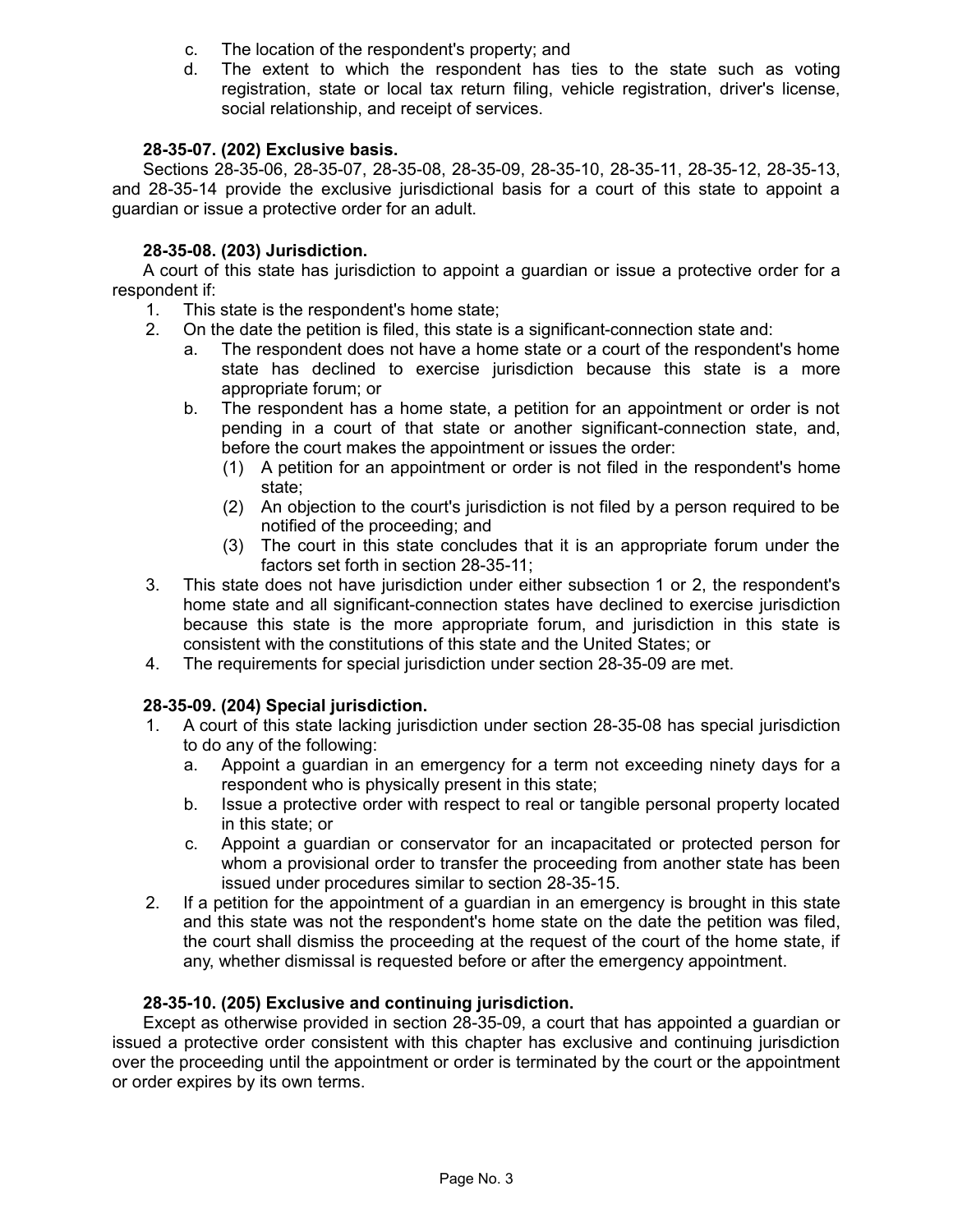## **28-35-11. (206) Appropriate forum.**

- 1. A court of this state having jurisdiction under section 28-35-08 to appoint a guardian or issue a protective order may decline to exercise its jurisdiction if the court determines at any time that a court of another state is a more appropriate forum.
- 2. If a court of this state declines to exercise its jurisdiction under subsection 1, the court shall either dismiss or stay the proceeding. The court may impose any condition the court considers just and proper, including the condition that a petition for the appointment of a guardian or issuance of a protective order be filed promptly in another state.
- 3. In determining whether a court is an appropriate forum, the court shall consider all relevant factors, including:
	- a. Any expressed preference of the respondent;
	- b. Whether abuse, neglect, or exploitation of the respondent has occurred or is likely to occur and which state could best protect the respondent from the abuse, neglect, or exploitation;
	- c. The length of time the respondent was physically present in or was a legal resident of this or another state;
	- d. The distance of the respondent from the court in each state;
	- e. The financial circumstances of the respondent's estate;
	- f. The nature and location of the evidence;
	- g. The ability of the court in each state to decide the issue expeditiously and the procedures necessary to present evidence;
	- h. The familiarity of the court of each state with the facts and issues in the proceeding; and
	- i. If an appointment were made, the court's ability to monitor the conduct of the guardian or conservator.

#### **28-35-12. (207) Jurisdiction declined by reason of conduct.**

- 1. If at any time a court of this state determines that the court acquired jurisdiction to appoint a guardian or issue a protective order because of unjustifiable conduct, the court may:
	- a. Decline to exercise jurisdiction;
	- b. Exercise jurisdiction for the limited purpose of fashioning an appropriate remedy to ensure the health, safety, and welfare of the respondent or the protection of the respondent's property or prevent a repetition of the unjustifiable conduct, including staying the proceeding until a petition for the appointment of a guardian or issuance of a protective order is filed in a court of another state having jurisdiction; or
	- c. Continue to exercise jurisdiction after considering:
		- (1) The extent to which the respondent and all persons required to be notified of the proceedings have acquiesced in the exercise of the court's jurisdiction;
		- (2) Whether it is a more appropriate forum than the court of any other state under the factors set forth in subsection 3 of section 28-35-11; and
		- (3) Whether the court of any other state would have jurisdiction under factual circumstances in substantial conformity with the jurisdictional standards of section 28-35-09.
- 2. If a court of this state determines that the court acquired jurisdiction to appoint a guardian or issue a protective order because a party seeking to invoke its jurisdiction engaged in unjustifiable conduct, the court may assess against that party necessary and reasonable expenses, including attorney's fees, investigative fees, court costs, communication expenses, witness fees and expenses, and travel expenses. The court may not assess fees, costs, or expenses of any kind against this state or a governmental subdivision, agency, or instrumentality of this state unless authorized by law other than this chapter.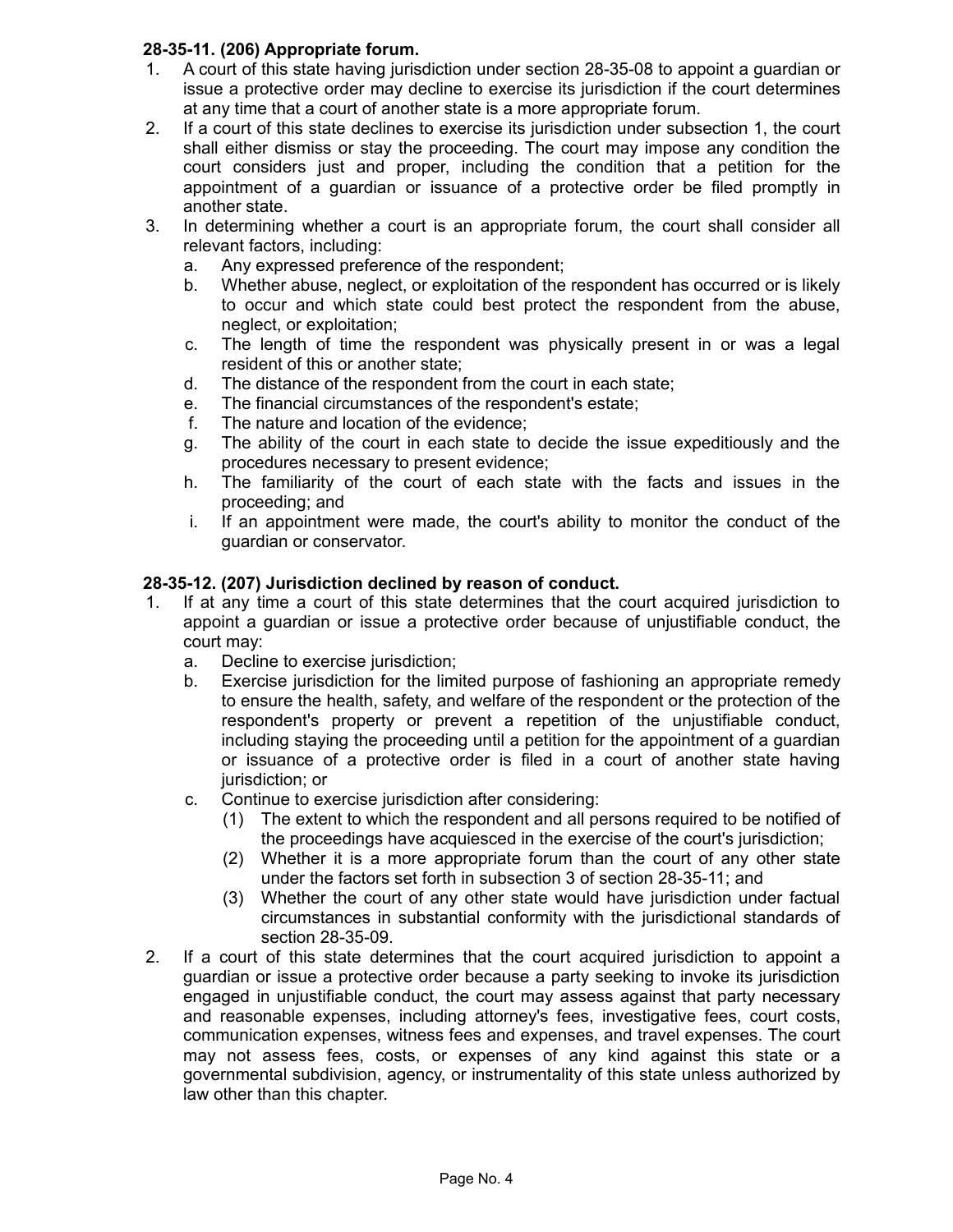#### **28-35-13. (208) Notice of proceeding.**

If a petition for the appointment of a guardian or issuance of a protective order is brought in this state and this state was not the respondent's home state on the date the petition was filed, in addition to complying with the notice requirements of this state, notice of the petition must be given to those persons who would be entitled to notice of the petition if a proceeding were brought in the respondent's home state. The notice must be given in the same manner as notice is required to be given in this state.

## **28-35-14. (209) Proceedings in more than one state.**

Except for a petition for the appointment of a guardian in an emergency or issuance of a protective order limited to property located in this state under subdivision a or b of subsection 1 of section 28-35-09, if a petition for the appointment of a guardian or issuance of a protective order is filed in this state and in another state and neither petition has been dismissed or withdrawn, the following rules apply:

- 1. If the court in this state has jurisdiction under section 28-35-08, the court may proceed with the case unless a court in another state acquires jurisdiction under provisions similar to section 28-35-09 before the appointment or issuance of the order.
- 2. If the court in this state does not have jurisdiction under section 28-35-08, whether at the time the petition is filed or at any time before the appointment or issuance of the order, the court shall stay the proceeding and communicate with the court in the other state. If the court in the other state has jurisdiction, the court in this state shall dismiss the petition unless the court in the other state determines that the court in this state is a more appropriate forum.

#### **28-35-15. (301) Transfer of guardianship or conservatorship to another state.**

- 1. A guardian or conservator appointed in this state may petition the court to transfer the guardianship or conservatorship to another state.
- 2. Notice of a petition under subsection 1 must be given to the persons that would be entitled to notice of a petition in this state for the appointment of a guardian or conservator.
- 3. On the court's own motion or on request of the guardian or conservator, the incapacitated or protected person, or other person required to be notified of the petition, the court shall hold a hearing on a petition filed pursuant to subsection 1.
- 4. The court shall issue an order provisionally granting a petition to transfer a guardianship and shall direct the guardian to petition for guardianship in the other state if the court is satisfied that the guardianship will be accepted by the court in the other state and the court finds that:
	- a. The incapacitated person is physically present in or is reasonably expected to move permanently to the other state;
	- b. An objection to the transfer has not been made or, if an objection has been made, the objector has not established that the transfer would be contrary to the interests of the incapacitated person; and
	- c. Plans for care and services for the incapacitated person in the other state are reasonable and sufficient.
- 5. The court shall issue a provisional order granting a petition to transfer a conservatorship and shall direct the conservator to petition for conservatorship in the other state if the court is satisfied that the conservatorship will be accepted by the court of the other state and the court finds that:
	- a. The protected person is physically present in or is reasonably expected to move permanently to the other state, or the protected person has a significant connection to the other state considering the factors in subsection 2 of section 28-35-06;
	- b. An objection to the transfer has not been made or, if an objection has been made, the objector has not established that the transfer would be contrary to the interests of the protected person; and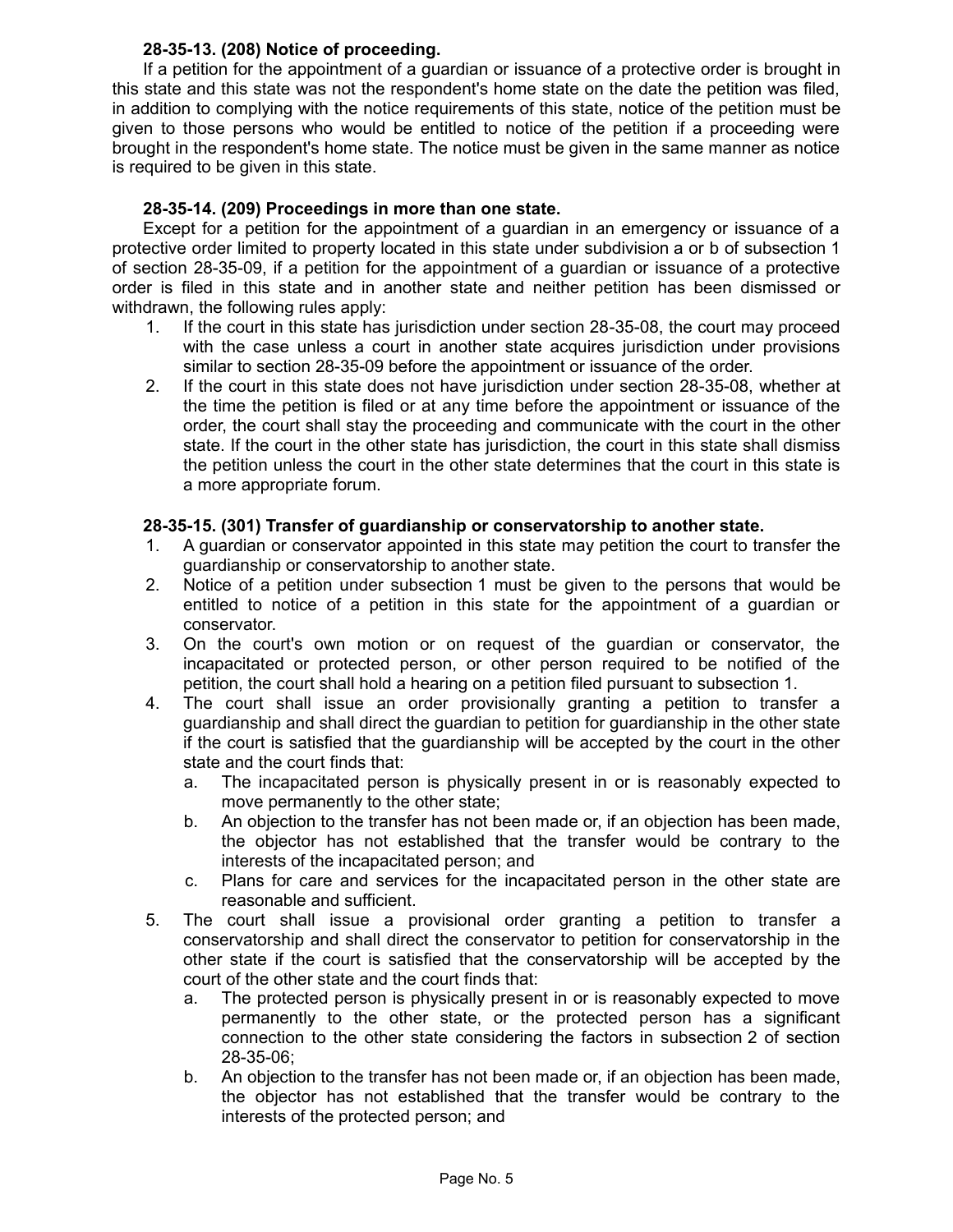- c. Adequate arrangements will be made for management of the protected person's property.
- 6. The court shall issue a final order confirming the transfer and terminating the guardianship or conservatorship upon its receipt of:
	- a. A provisional order accepting the proceeding from the court to which the proceeding is to be transferred which is issued under provisions similar to section 28-35-16; and
	- b. The documents required to terminate a guardianship or conservatorship in this state.

## **28-35-16. (302) Accepting guardianship or conservatorship transferred from another state.**

- 1. To confirm transfer of a guardianship or conservatorship transferred to this state under provisions similar to section 28-35-15, the guardian or conservator must petition the court in this state to accept the guardianship or conservatorship. The petition must include a certified copy of the other state's provisional order of transfer.
- 2. Notice of a petition under subsection 1 must be given to those persons that would be entitled to notice if the petition were a petition for the appointment of a guardian or issuance of a protective order in both the transferring state and this state. The notice must be given in the same manner as notice is required to be given in this state.
- 3. On the court's own motion or on request of the guardian or conservator, the incapacitated or protected person, or other person required to be notified of the proceeding, the court shall hold a hearing on a petition filed pursuant to subsection 1.
- 4. The court shall issue an order provisionally granting a petition filed under subsection 1 unless:
	- a. An objection is made and the objector establishes that transfer of the proceeding would be contrary to the interests of the incapacitated or protected person; or
	- b. The guardian or conservator is ineligible for appointment in this state.
- 5. The court shall issue a final order accepting the proceeding and appointing the guardian or conservator as guardian or conservator in this state upon the court's receipt from the court from which the proceeding is being transferred of a final order issued under provisions similar to section 28-35-15 transferring the proceeding to this state.
- 6. No later than ninety days after issuance of a final order accepting transfer of a guardianship or conservatorship, the court shall determine whether the guardianship or conservatorship needs to be modified to conform to the law of this state.
- 7. In granting a petition under this section, the court shall recognize a guardianship or conservatorship order from the other state, including the determination of the incapacitated or protected person's incapacity and the appointment of the guardian or conservator.
- 8. The denial by a court of this state of a petition to accept a guardianship or conservatorship transferred from another state does not affect the ability of the guardian or conservator to seek appointment as guardian or conservator in this state under chapter 30.1-28 or 30.1-29 if the court has jurisdiction to make an appointment other than by reason of the provisional order of transfer.

# **28-35-17. (401) Registration of guardianship orders.**

If a guardian has been appointed in another state and a petition for the appointment of a guardian is not pending in this state, the guardian appointed in the other state, after giving notice to the appointing court of an intent to register, may register the guardianship order in this state by filing as a foreign judgment in a court, in any appropriate county of this state, certified copies of the order and letters of office.